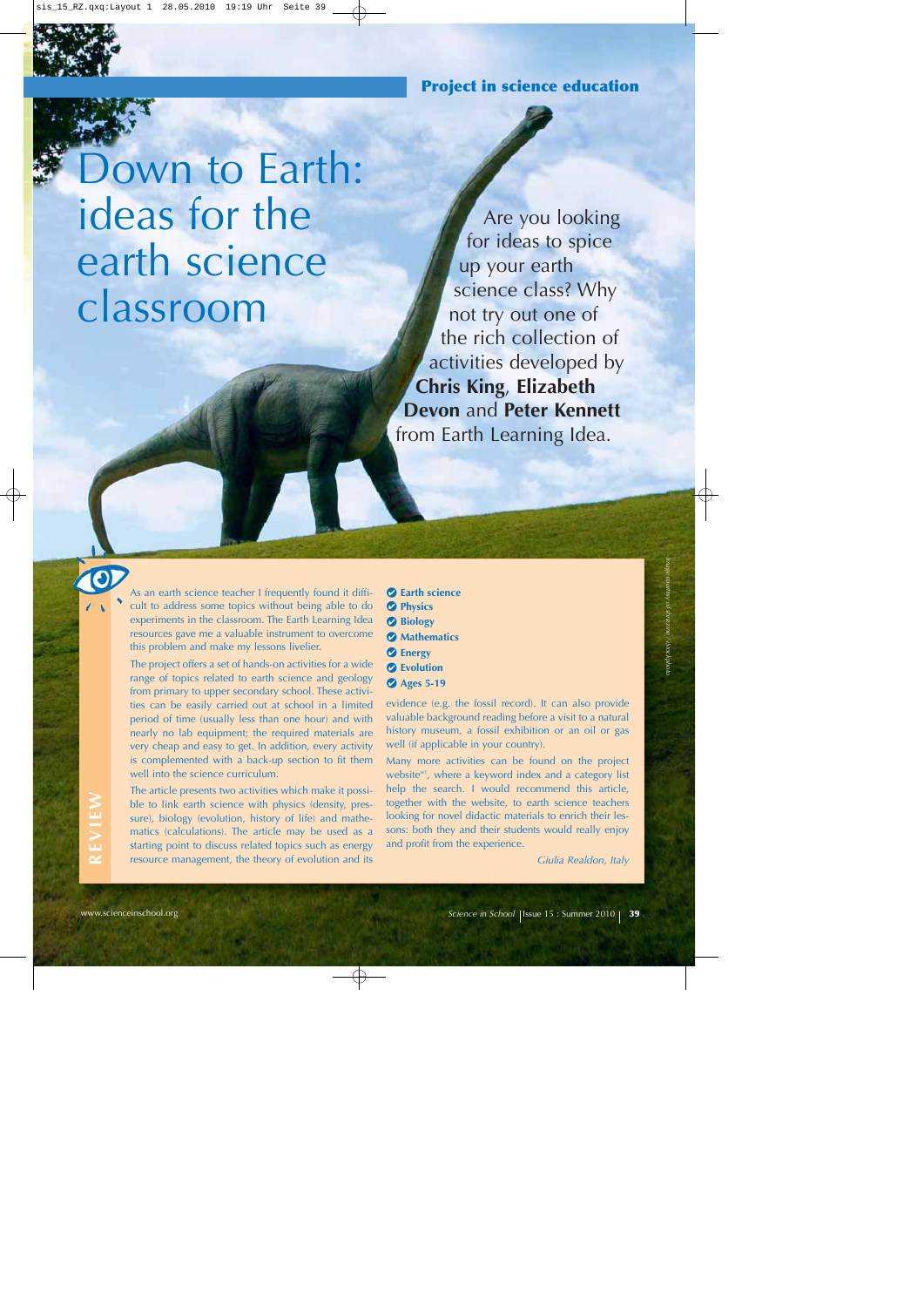o coincide with the UN International Year of Planet Earth (2007-2009), three earth science teachers from the UK compiled a website with a vast, varied and still expanding collection of teaching activities: Earth Learning Idea<sup>w1</sup>.

The simple activities require few resources (but can be readily adapted for use with standard school lab equipment) and are designed to encourage students aged 8-18 to investigate how Earth works (the recommended age range is given in each activity). There is an online discussion around every idea in order to develop a global support network, and each activity is accompanied by 'backup' notes for teachers. The activities are also being translated into Spanish, Norwegian, Italian, Chinese and Tamil.

You can help the team (and yourself), if you are a teacher trainer or school teacher in science, geography or earth science, by subscribing free of charge on the project website to receive two new earth learning ideas each

month during 2010. You can then discuss the idea with other interested people across the globe on the associated blog. All activities are free to download at any time, but if you subscribe, you will be notified when a new activity is published.

The activities on the website are divided into nine different categories: 'Earth as a system', 'Earth energy', 'Earth in space', 'Earth materials', 'evolution of life', 'geological time', 'investigating the Earth', 'natural hazards' and 'resources and environments'. They include activities on volcanoes, tsunamis, dinosaurs, oil and gas, earthquakes, permeability of soil and many more. Most are practical activities, whereas others can be thought experiments, such as a paper-folding activity to help students visualise how Darwin developed his theory of how coral atolls formed. Many protocols include an extra section of additional follow-up experiments.

Examples of two of the activities are given below (without the back-up details, which appear on the website).

# **Trapped! Why can't oil and gas escape from their underground prison?**

This experiment is used to demonstrate how oil and gas can be trapped in reservoir rocks beneath the surface<sup>w2</sup>. **Age range:** 14-18 years

**Required time**: 10 min

**Learning objectives**: Students should be able to:

- **·** Explain that oil and gas float on top of water, because of their lower density;
- **·** Explain that oil and gas may become trapped underground, if they rise until they reach an impermeable layer of rock;
- **·** Appreciate the need to control the drilling for oil and gas, to avoid 'blowouts' at the surface.

**Context:** This could form part of a lesson on the world's resources. It could follow a lesson on porosity and permeability.

## **Materials**

- **·** Any large container, e.g. a bucket, preferably with clear sides, nearly full of water
- **·** The top end cut off a clear plastic bottle (e.g. 2 l bottle) to be used as



Home-made funnel using the top of a bottle, a tube from a ball-point pen and some clay



Home-made apparatus showing the model oil trap in action

#### a funnel

- **·** A thin tube, e.g. the barrel of an old ball-point pen, with a bung
- **·** Clay, to seal the tube into the neck of the bottle
- **·** A drinking straw or tubing for blowing air into the funnel
- **·** Cooking oil (if possible)

# Procedure

- 1. Insert the thin tube or ball-point pen into the funnel or top of the bottle, so that most of it is sticking out, and seal the bottle with clay (see image).
- 2. Push the funnel well down into the water in the container.
- 3. Only then seal the top part of the thin tube with a bung.
- 4. Blow air underneath the lip of the funnel with a piece of tubing or a straw, displacing roughly half the water. The air represents gas.
- 5. Put some cooking oil into the tubing and blow it up into the inverted funnel, to represent oil.
- 6. Explain that the inverted funnel (or the top of a clear plastic bottle) represents the impermeable cap rock forming a trap in a permeable layer containing natural gas and oil.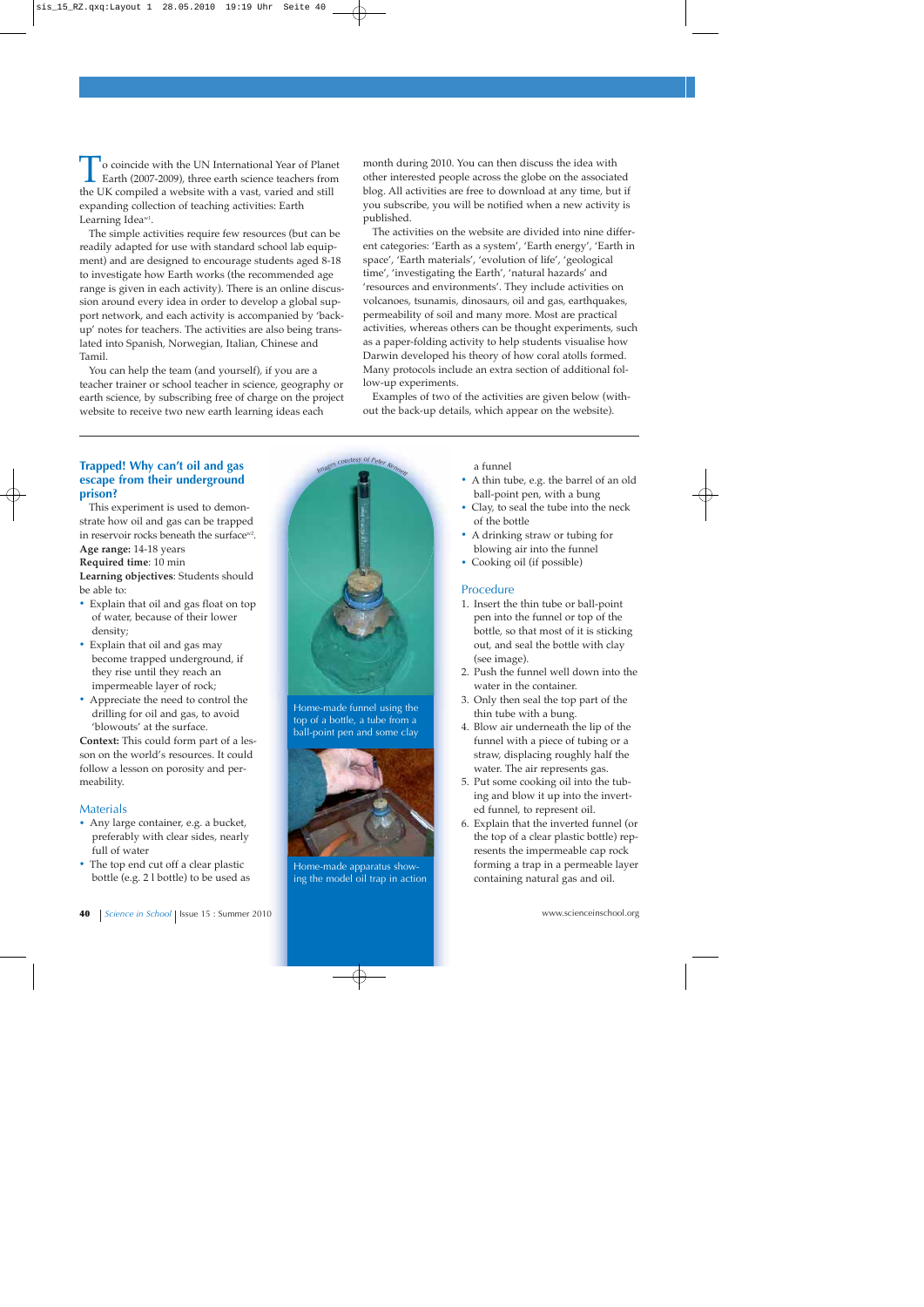# **Project in science education**

- 7. Ask the students the following questions, the answers to which are in the PDFw2:
	- **·** In what order do the different 'layers' of gas, oil and water occur?
	- **·** Why does the gas (and oil) lie on top of the water and not the other way round?
	- **·** Are the bases of the 'layers' of gas and oil above the water horizontal or not?
	- **·** What will happen when the bung is removed from the funnel?
	- **·** Why might this be a problem in a real oil or gas well?
- 8. Remove the bung sharply and see what happens.
- 9. Ask why this might be a problem in a real oil or gas well.

**Note:** If no cooking oil is available, the principles can be demonstrated using only the air blown through the tubing.

## **How to weigh a dinosaur**

How can the relationship between pressure, force and area be used to estimate the mass of a two-legged dinosaur from the area and depth of one of its fossilised footprints? Dinosaurs sometimes left footprints in wet mud or sand, which hardened to leave trace fossils. We can work out how heavy the dinosaur was, if we compare the footprint with the mark made by a known weight in the classroom.

We are giving a worked example here, to make it easier to follow the calculations, but other values may be obtained at school, depending on the equipment available<sup>w3</sup>.

**Age range**: 14-18 years

**Time required**: 30 min

**Learning objectives:** Most students should be able to:

- **·** Calculate the pressure from a given force and area;
- **·** Invert the equation and calculate an unknown force from a known pressure and area;
- **·** Debate whether the result gives the

mass of the dinosaur, or if it needs to be doubled to account for it being two-legged;

**·** Appreciate that such calculations can only be an approximation. **Context:** The lesson introduces the concept that an imprint (trace fossil) is just as much a fossil as the remains of the actual body – and can sometimes give very valuable information on the lifestyle of the organism. It provides a useful link between physics, mathematics and geology.

# **Materials**

- **·** Soft, very wet sand in a deep (e.g. 10 cm) container
- **·** A 1 kg mass, or a 1 l plastic bottle full of water (which imposes a force of 10 N)
- **·** A calculator and a ruler
- **·** A rectangular block, 2 cm x 2 cm  $(i.e. 4 cm<sup>2</sup> cross-section) by, say, 10$ cm long, preferably marked at 1 cm intervals
- **·** A diagram showing an outline drawing of a single dinosaur footprint on a 5 cm grid for estimating the area (overleaf, or to be printed from the  $PDF^{w3}$ )

# Procedure

- 1. Fill the container with sand, and soak it thoroughly with water. Pour off any excess water.
- 2. Stand the rectangular block upright on the wet sand.
- 3. Place the 1 kg mass on top of the block and let it sink into the wet sand. It imposes a force of about 10 N. Ideally, you would also calculate the weight of the rectangular wooden block, but it is small compared to the 1 kg mass, so it can be ignored, given that the total force is only approximately 10 N.
- 4. Measure the depth in centimetres to which the bottom of the block sinks into the sand (1.5 cm).
- 5. Pressure = force/area, so the pressure exerted by the block =  $10 \text{ N}$  /  $(2 \text{ cm} \times 2 \text{ cm}) = 2.5 \text{ N} / \text{ cm}^2$ .
- 6. The diagram (see image overleaf,



A teacher demonstrates how to measure pressure in the sand container

half actual size) shows one footprint left by a small two-legged dinosaur.

- 7. Measure the area of the dinosaur footprint, by counting squares on the diagram, where each square represents 25 cm<sup>2</sup>. (Answer: 325 cm<sup>2</sup>.)
- 8. Estimate the average depth in centimetres of the footprint from the side view in the diagram (3 cm).
- 9. Assume that the 'sinking depth' is proportional to pressure (i.e. if pressure is twice as great, the dinosaur's foot will sink in twice as deeply). Calculate the pressure exerted by the dinosaur's foot (2.5  $N/cm<sup>2</sup> x 3 cm / 1.5 cm = 5 N/cm<sup>2</sup>$ ).
- 10. Force  $=$  pressure  $x$  area, so force (i.e. weight) =  $5 N/cm^2 \times 325 cm^2 =$ 1625 N.
- 11. There are about  $10 \text{ N}$  per kg, so the mass of the dinosaur acting on one foot would have been 1625 N  $/ 10$  N/kg = 162.5 kg. This is the mass of a person about 2.7 metres (9 feet) tall  $-$  a giant!
- 12. Does this represent the total mass of the dinosaur? What other explanation could there be?

For a further investigation, students could devise ways of investigating whether the sinking depth is indeed proportional to pressure, using a variety of objects on a range of substrates. The effect of the water content of the substrate could also be investigated.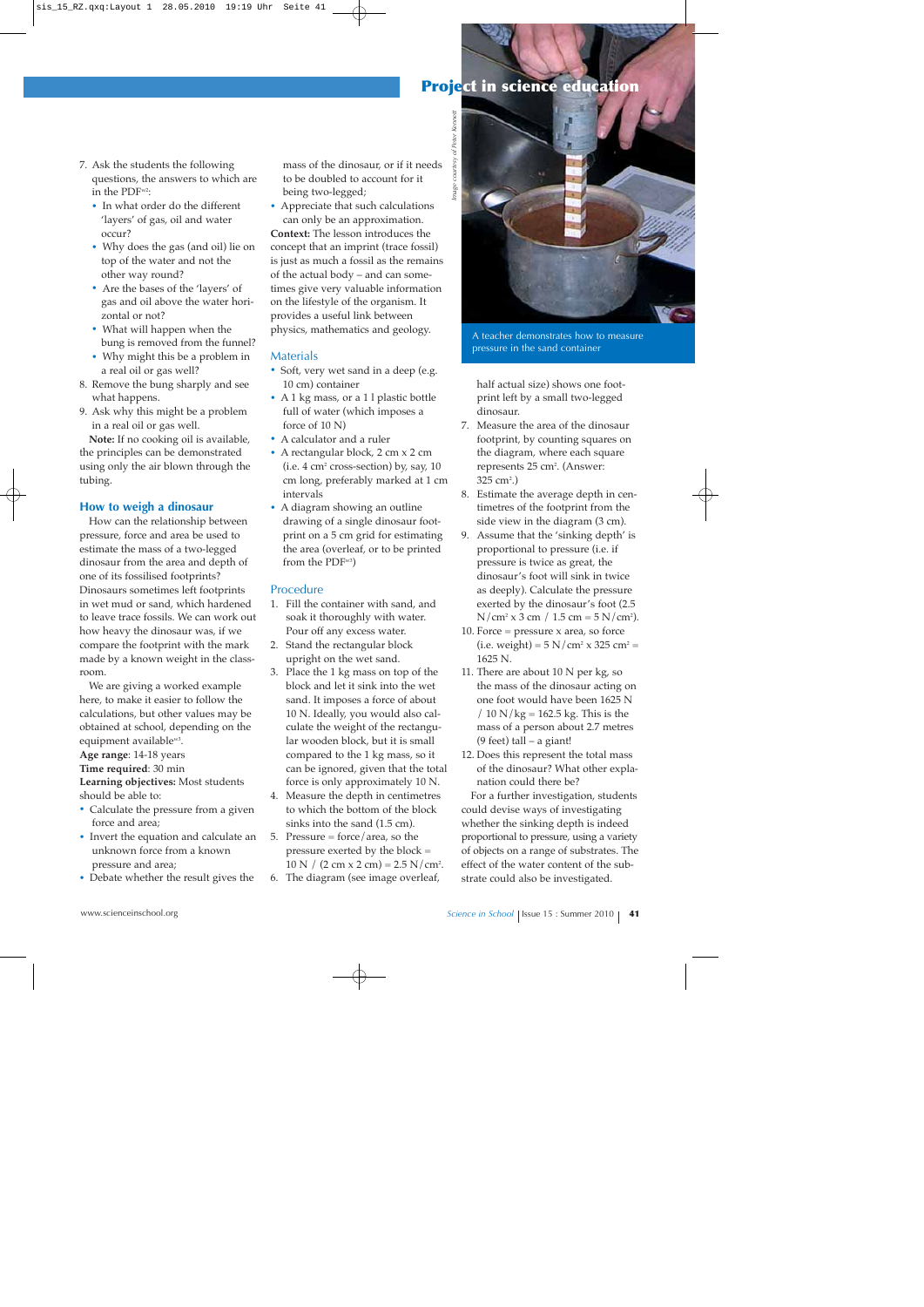# Footprint of a two-legged dinosaur (shown at half actual size)